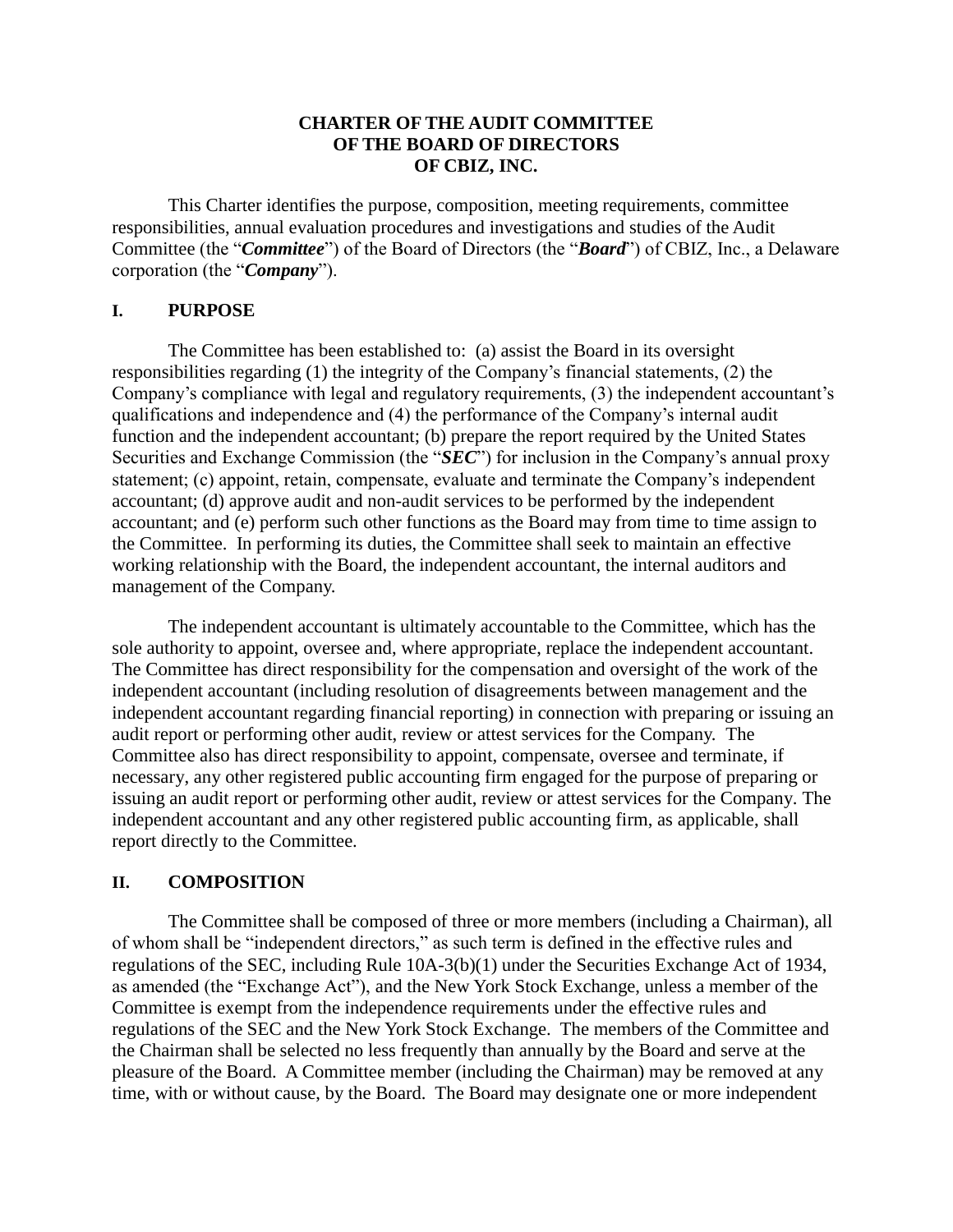directors as alternate members of the Committee, who may replace any absent or disqualified member or members at any meetings of the Committee. No person may be a member of the Committee if he or she has participated in the preparation of the financial statements of the Company or any current subsidiary of the Company at any time during the past three years. No person may be made a member of the Committee if his or her service on the Committee would violate any restriction on service imposed by any effective rule or regulation of the SEC or any securities exchange or market on which shares of the common stock of the Company are traded. All members of the Committee shall be financially literate, as determined by the Board, and at least one member of the Committee shall be an "audit committee financial expert" as defined by the SEC. Committee members may enhance their familiarity with finance and accounting by participating in educational programs conducted by the Company or an outside consultant. The Chairman shall maintain regular communication with the chief executive officer, chief financial officer, the lead partner of the independent accountant and the manager of the internal audit.

If a member of the Committee ceases to be independent for reasons outside of the member's reasonable control, his or her membership on the Committee may, if so permitted under the then applicable New York Stock Exchange rules, continue until the earlier of the Company's next annual meeting of stockholders or one year from the occurrence of the event that caused the failure to qualify as independent.

Except for Board and Committee fees, a member of the Committee shall not be permitted to accept any fees paid directly or indirectly for services as a consultant, legal advisor or financial advisor or any other fees as prohibited by the effective rules of the SEC and the New York Stock Exchange. In addition, no member of the Committee may be an affiliated person of the Company or any of its subsidiaries. Members of the Committee may receive their Board and Committee fees in cash, Company stock or options or other in-kind consideration as determined by the Board or the Compensation Committee, as applicable, in addition to all other benefits that other directors of the Company receive. If any director serving on the Committee is also serving on the audit committee of three or more other public companies, the Board must make a determination, as promptly as practicable following the time when the Company first becomes aware of such circumstances and thereafter on a periodic basis but no less frequently than annually, that such simultaneous service does not impair the ability of such director to effectively serve on the Committee, and such determination must be disclosed in the Company's proxy statement issued in connection with the Company's annual meeting of stockholders.

#### **III. MEETING REQUIREMENTS**

The Committee shall meet as necessary, but at least four times each year, to enable it to fulfill its responsibilities. The Committee shall meet at the call of its Chairman, preferably in conjunction with regular Board meetings. The Committee may meet by telephone conference call or by any other means permitted by law or the Company's Bylaws. A majority of the members of the Committee shall constitute a quorum. The Committee shall act on the affirmative vote of a majority of members present at a meeting at which a quorum is present. Without a meeting, the Committee may act by unanimous written consent of all members. The Committee shall determine its own rules and procedures, including designation of a Chairman pro tempore, in the absence of the Chairman, and designation of a secretary. The secretary need not be a member of the Committee and shall attend Committee meetings and prepare minutes.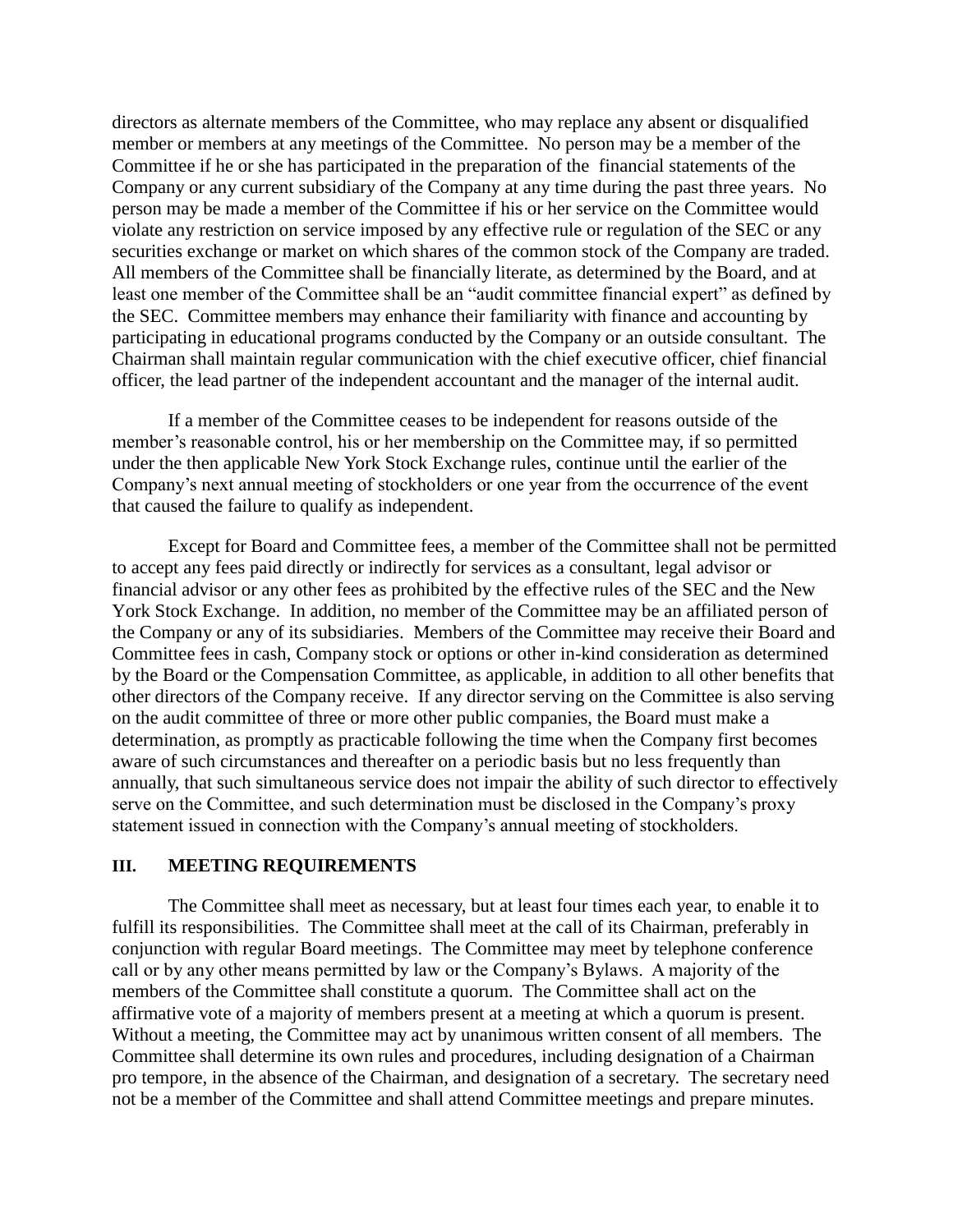The Committee shall keep written minutes of its meetings, which shall be recorded or filed with the books and records of the Company. Any member of the Board shall be provided with copies of such Committee minutes if requested.

The Committee may ask members of management, employees, outside counsel, the independent accountant, the internal audit or others whose advice and counsel are relevant to the issues then being considered by the Committee, to attend any meetings and to provide such pertinent information as the Committee may request.

The Chairman of the Committee shall be responsible for leadership of the Committee, including preparing the agenda, presiding over Committee meetings, making Committee assignments and regularly reporting the Committee's actions to the Board.

As part of its responsibility to foster free and open communication, the Committee should meet periodically with management, the internal auditors and the independent accountant in separate executive sessions to discuss any matters that the Committee or any of these groups believe should be discussed privately. In addition, the Committee or at least its Chairman should meet with the independent accountant and management quarterly to review the Company's financial statements prior to their public release consistent with the provisions set forth below in Section IV. The Committee may also meet from time to time with the Company's investment bankers, investor relations professionals and financial analysts who follow the Company.

## **IV. COMMITTEE RESPONSIBILITIES**

In carrying out its responsibilities, the Committee's policies and procedures should remain flexible to enable the Committee to react to changes in circumstances and conditions so as to ensure the Company remains in compliance with applicable legal and regulatory requirements. In addition to such other duties as the Board may from time to time assign, the Committee shall have the following responsibilities:

## A. Oversight of the Financial Reporting Processes

1. In consultation with the independent accountant and the internal auditors, review the integrity of the organization's financial reporting processes, both internal and external.

2. Review and approve all related-party transactions.

3. Consider the independent accountant's and management's judgments about the quality and appropriateness of the Company's accounting principles as applied in its financial reporting. Consider alternative accounting principles and estimates.

4. Review and discuss with management and the independent accountant management's report on internal control over financial reporting and the independent accountant's attestation of the report prior to filing of the Company's Forms 10-K.

5. Annually review major issues regarding the Company's auditing and accounting principles and practices and its presentation of financial statements, including the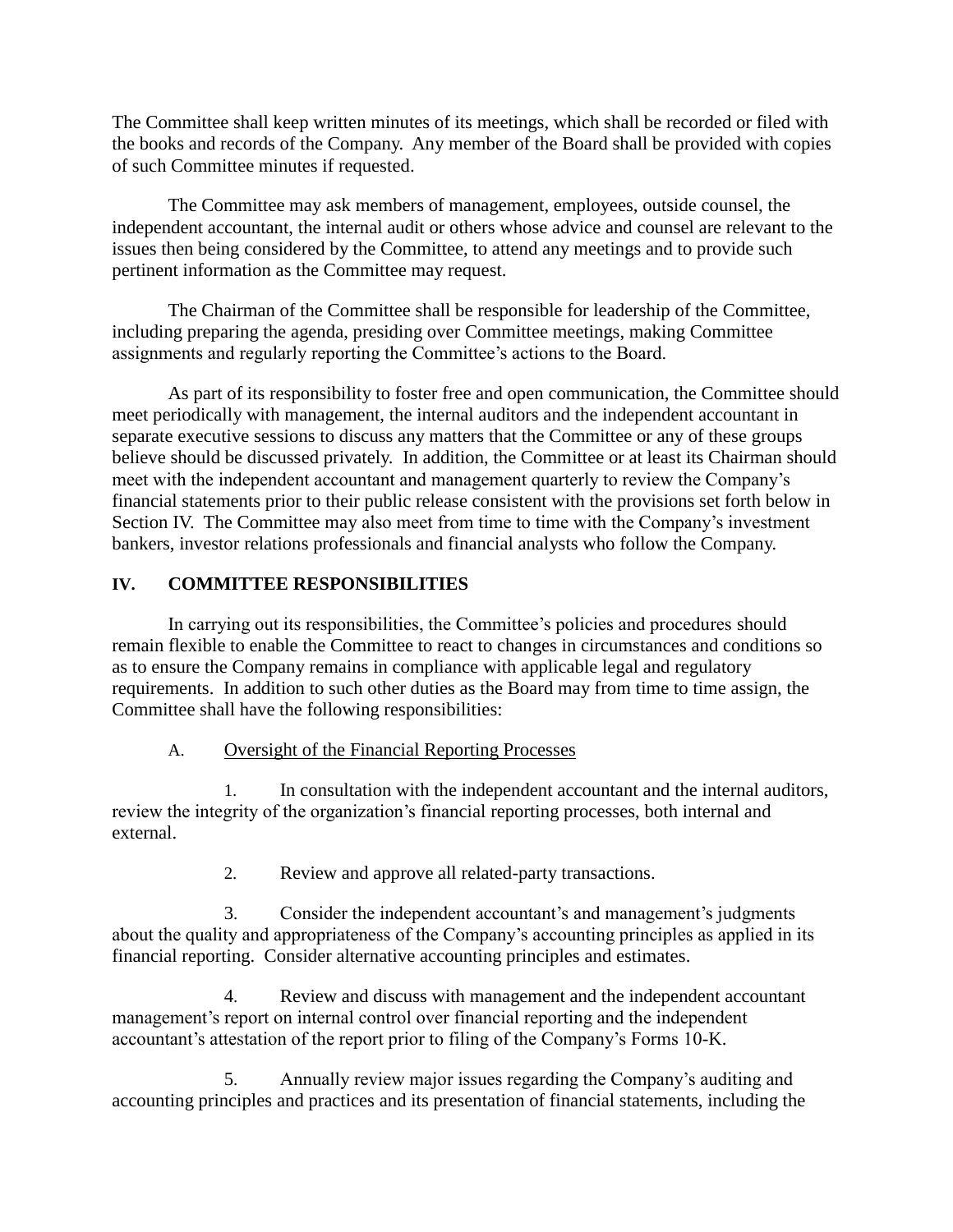adequacy of internal controls and special audit steps adopted in light of material internal control deficiencies and the adequacy of disclosures about changes in internal control over financial reporting.

6. Discuss with management and legal counsel the status of pending litigation, taxation matters, compliance policies and other areas of oversight applicable to the legal and compliance area as may be appropriate.

7. Meet at least annually with the chief financial officer, the internal auditors and the independent accountant in separate executive sessions.

8. Review all analyst reports and press articles about the Company's accounting and disclosure practices and principles.

9. Review all analyses prepared by management and the independent accountant of significant financial reporting issues and judgments made in connection with the preparation of the Company's financial statements, including any analysis of the effect of alternative generally accepted accounting principle ("GAAP") methods on the Company's financial statements and a description of any transactions as to which management obtained Statement on Auditing Standards No. 50 letters.

10. Review with management and the independent accountant the effect of regulatory and accounting initiatives, as well as off-balance sheet structures, on the Company's financial statements.

# B. Review of Documents and Reports

1. Review and discuss with management and the independent accountant the Company's annual audited financial statements and quarterly financial statements (including disclosures under the section entitled "Management's Discussion and Analysis of Financial Condition and Results of Operation") and any reports or other financial information submitted to any governmental body, or the public, including any certification, report, opinion or review rendered by the independent accountant, considering, as appropriate, whether the information contained in these documents is consistent with the information contained in the financial statements and whether the independent accountant and legal counsel are satisfied with the disclosure and content of such documents. These discussions shall include consideration of the quality and appropriateness of the Company's accounting principles as applied in its financial reporting, including review of audit adjustments (whether or not recorded) and any such other inquires as may be appropriate and the matters required to be discussed by the independent auditor with the Audit Committee under auditing standards established by the Public Company Accounting Oversight Board, including Auditing Standard No. 16, and under the rules and regulations of the SEC and other applicable authorities. Based on the review, the Committee shall make its recommendation to the Board as to the inclusion of the Company's audited consolidated financial statements in the Company's annual report on Forms 10-K.

2. Review and discuss with management and the independent accountant earnings press releases, including the use of "pro forma" or "adjusted" non-GAAP information, as well as financial information and earnings guidance provided to analysts and rating agencies.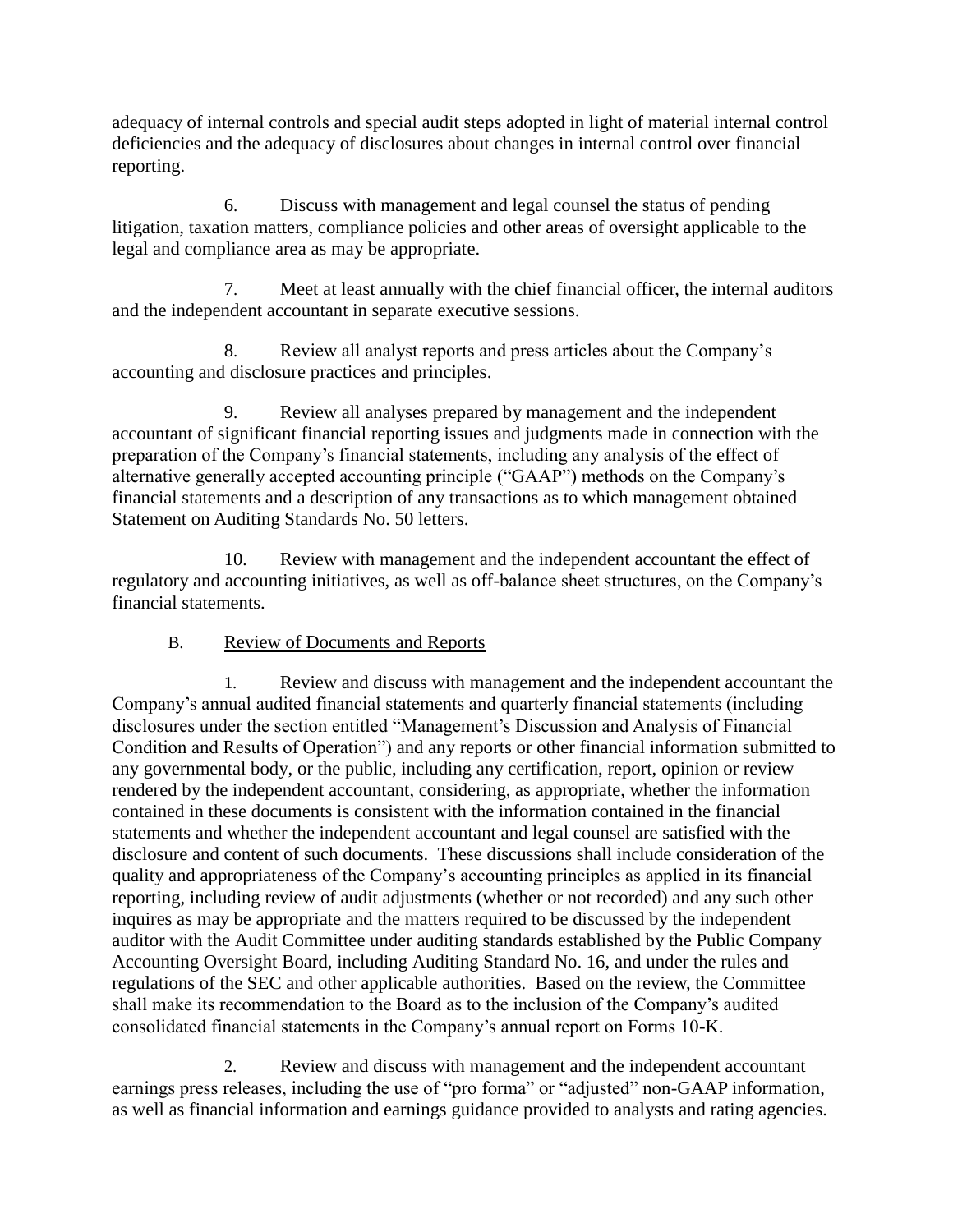The Committee should discuss in advance each earnings release and generally discuss the types of information to be disclosed and the type of presentation to be made in any earnings release or guidance. The failure to do so is not a violation of the Committee's Charter if circumstances do not permit the Committee to meet in advance of an earnings release.

3. Review the regular internal reports to management prepared by the internal auditors and management's response thereto.

4. Review reports from management, the internal auditors and the independent accountant on the Company's subsidiaries and affiliates, compliance with the Company's code(s) of conduct or ethics, applicable law and insider and related party transactions.

5. Review with management and the independent accountant any correspondence with regulators or government agencies and any employee complaints or published reports that raise material issues regarding the Company's financial statements or accounting policies.

6. Prepare the report required by the rules of the SEC to be included in the Company's annual proxy statement.

7. Submit the minutes of all meetings of the Committee to, or discuss the matters discussed at each Committee meeting with, the Board.

8. Review any restatements of financial statements that have occurred or were recommended. Review the restatements made by other clients of the independent accountant.

# C. Independent Accountant Matters

1. Interview and retain the Company's independent accountant, considering the accounting firm's qualifications, independence and effectiveness and approve the scope of the audit for each fiscal year and the engagement fees and other compensation to be paid to the independent accountant.

2. On an annual basis, the Committee shall evaluate the independent accountant's qualifications, performance and independence. In evaluating the independent accountant's qualifications, performance and independence, the Committee should discuss with the independent accountant the independent accountant's independence, take into account the opinions of management and the internal auditors and consider whether the independent accountant's quality controls are sufficient and whether the provision of permitted non-audit services is compatible with maintaining the accountant's independence. The Committee shall present its conclusions with respect to the independent accountant to the Board.

3. Review and evaluate the lead partner of the independent accountant's team for the Company.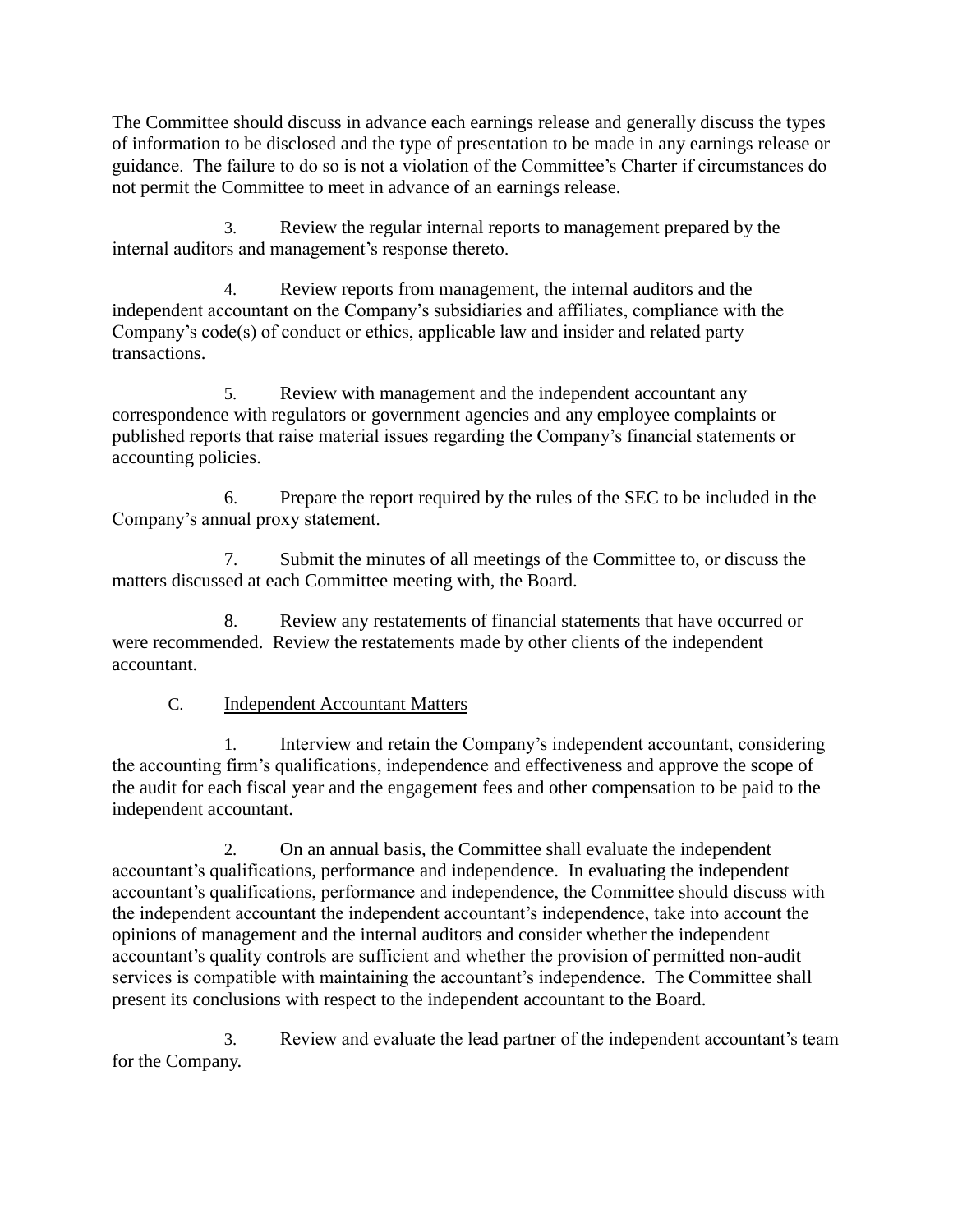4. Obtain and review a report from the independent accountant at least annually regarding: (a) the independent accountant's internal quality-control procedures, (b) any material issues raised by the most recent internal quality-control review, or peer review, of the accounting firm or by any inquiry or investigation by governmental or professional authorities (within the preceding five years) respecting one or more independent audits carried out by the independent accountant, and any steps taken to deal with any such issues and (c) all relationships the independent accountant has with the Company and relevant third parties to determine the independent accountant's independence. In making its determination, the Committee shall consider not only auditing and other traditional accounting functions performed by the independent accountant, but also consulting, legal, information technology services and other professional services rendered by the independent accountant and its affiliates. The Committee shall also consider whether the provision of any of these non-audit services is compatible with the independence standards under the guidelines of the SEC and of the Independence Standards Board and shall approve in advance any non-audit services to be provided by the independent accountant.

5. Review on an annual basis the experience and qualifications of the senior members of the audit team. Discuss the knowledge and experience of the independent accountant and the senior members of the audit team with respect to the Company's industry. The Committee shall ensure the regular rotation of the lead audit partner and audit review partner as required by law and consider whether there should be a periodic rotation of the Company's independent accountant.

6. Review the performance of the independent accountant and terminate the independent accountant when circumstances warrant.

7. Establish and periodically review hiring policies for employees or former employees of the independent accountant.

8. Review and discuss with the independent accountant any problems or difficulties the auditor may have encountered and any "management" or "internal control" letter provided by the independent accountant and the Company's response to that letter. Such review and discussion should include:

- (a) any difficulties encountered in the course of the audit work, including any restrictions on the scope of activities or access to requested information and any disagreements with management;
- (b) any accounting adjustments that were proposed by the independent accountant that were not agreed to by the Company;
- (c) communications between the independent accountant and its national office regarding any issues on which it was consulted by the audit team and matters of audit quality and consistency;
- (d) any changes required in the planned scope of the internal audit; and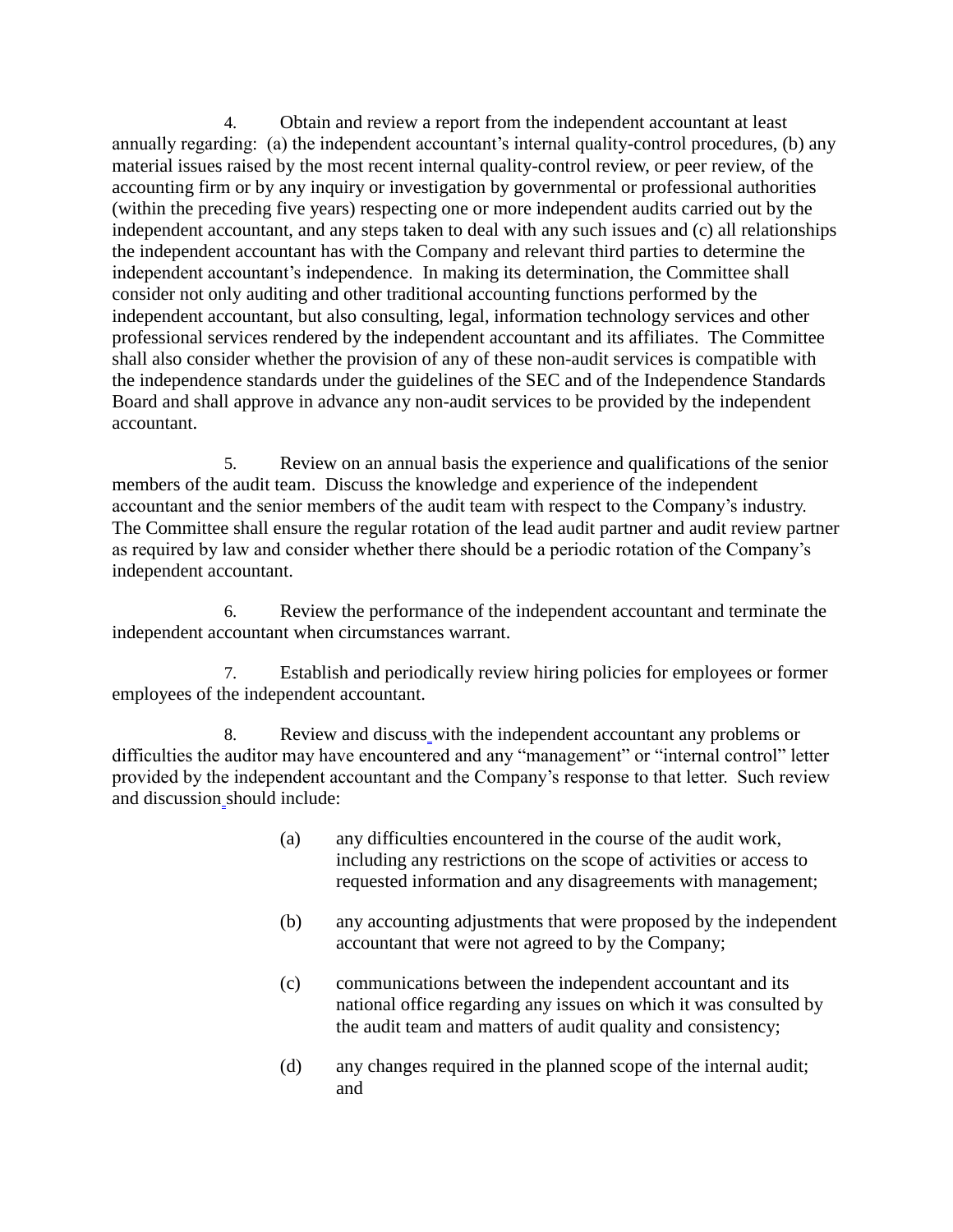(e) the responsibilities, budget and staffing of the Company's internal audit function.

9. Communicate with the independent accountant regarding (a) alternative treatments of financial information within the parameters of GAAP, (b) ramifications of the use of such alternative disclosures, (c) critical accounting policies and practices to be used in preparing the audit report and (d) other material written communications between the independent accountant and management, such as any management letter or schedule of unadjusted differences.

10. Periodically consult with the independent accountant out of the presence of management about internal controls and the fullness and accuracy of the organization's financial statements.

11. Oversee the independent accountant relationship by discussing with the independent accountant the nature and rigor of the audit process, receiving and reviewing audit reports and ensuring that the independent accountant has full access to the Committee (and the Board) to report on any and all appropriate matters.

12. Discuss with the independent accountant prior to the audit the general planning and staffing of the audit.

13. Obtain a representation from the independent accountant that Section 10A of the Exchange Act has been followed and that Section 10A(b) of the Exchange Act has not been implicated.

14. Pre-approve all auditing services, internal control-related services and permitted non-audit services (including the fees and terms thereof) to be performed for the Company by the independent accountant, subject to such exceptions for non-audit services as permitted by the applicable laws and regulations. The Committee may, when it deems appropriate, form and delegate this authority to a subcommittee consisting of one or more Committee members, including the authority to grant pre-approvals of audit and permitted nonaudit services, provided that decisions of such subcommittee to grant pre-approvals shall be presented to the full Committee at its next meeting.

# D. Internal Audit Control Matters

1. Discuss with management policies with respect to risk assessment and risk management. Although it is management's duty to assess and manage the Company's exposure to risk, the Committee should discuss guidelines and policies to govern the process by which risk assessment and management is handled and review the steps management has taken to monitor and control the Company's risk exposure.

2. Establish regular and separate systems of reporting to the Committee by each of management, the independent accountant and the internal auditors regarding any significant judgments made in management's preparation of the financial statements and the view of each as to appropriateness of such judgments.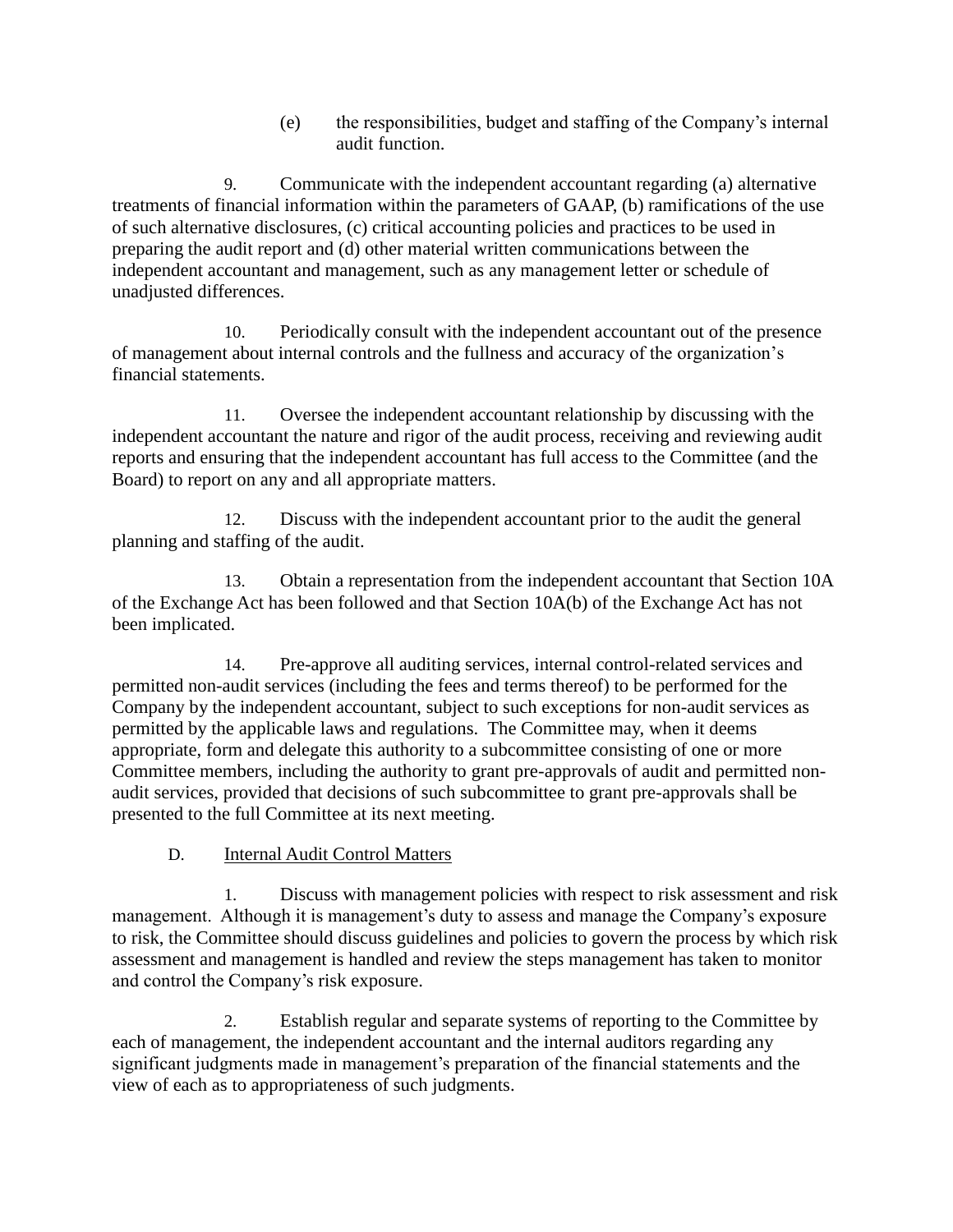3. Following completion of the annual audit, review separately with each of management, the independent accountant and the internal auditors any significant difficulties encountered during the course of the audit, including any restrictions on the scope of work or access to required information.

4. Review with the independent accountant, the internal auditors and management the extent to which changes or improvements in financial or accounting practices have been implemented. This review should be conducted at an appropriate time subsequent to implementation of changes or improvements, as decided by the Committee.

5. Advise the Board about the Company's policies and procedures for compliance with applicable laws and regulations and the Company's code(s) of conduct.

6. Establish policies and procedures regarding the receipt, retention and treatment of complaints received by the issuer regarding accounting, internal accounting controls or auditing matters, and the confidential, anonymous submission by employees of the issuer of concerns regarding questionable accounting or auditing matters.

7. Periodically discuss with and review disclosures made to the Committee by the chief executive officer and chief financial officer (including during their certification process for the Form 10-K and Form 10-Q): (a) significant deficiencies in the design or operation of the internal controls or material weaknesses therein that could adversely affect the Company's ability to record, process, summarize and report financial data and (b) any fraud that involves management or other employees who have a significant role in the Company's internal controls.

8. Enforce the policy that no officer, director or any person acting under their direction shall fraudulently influence, coerce, manipulate or mislead the independent accountant for purposes of rendering the Company's financial statements materially misleading

# E. Evaluation of Internal Auditors

1. Review activities, organizational structure and qualifications of the internal auditors.

2. Review and concur in the appointment, replacement, reassignment or dismissal of the manager of internal auditing.

3. Consider and review with management and the manager of internal auditing:

- (a) significant findings during the year and management's responses thereto;
- (b) any difficulties encountered in the course of internal audits, including any restrictions on the scope of the internal auditors' work or access to required information;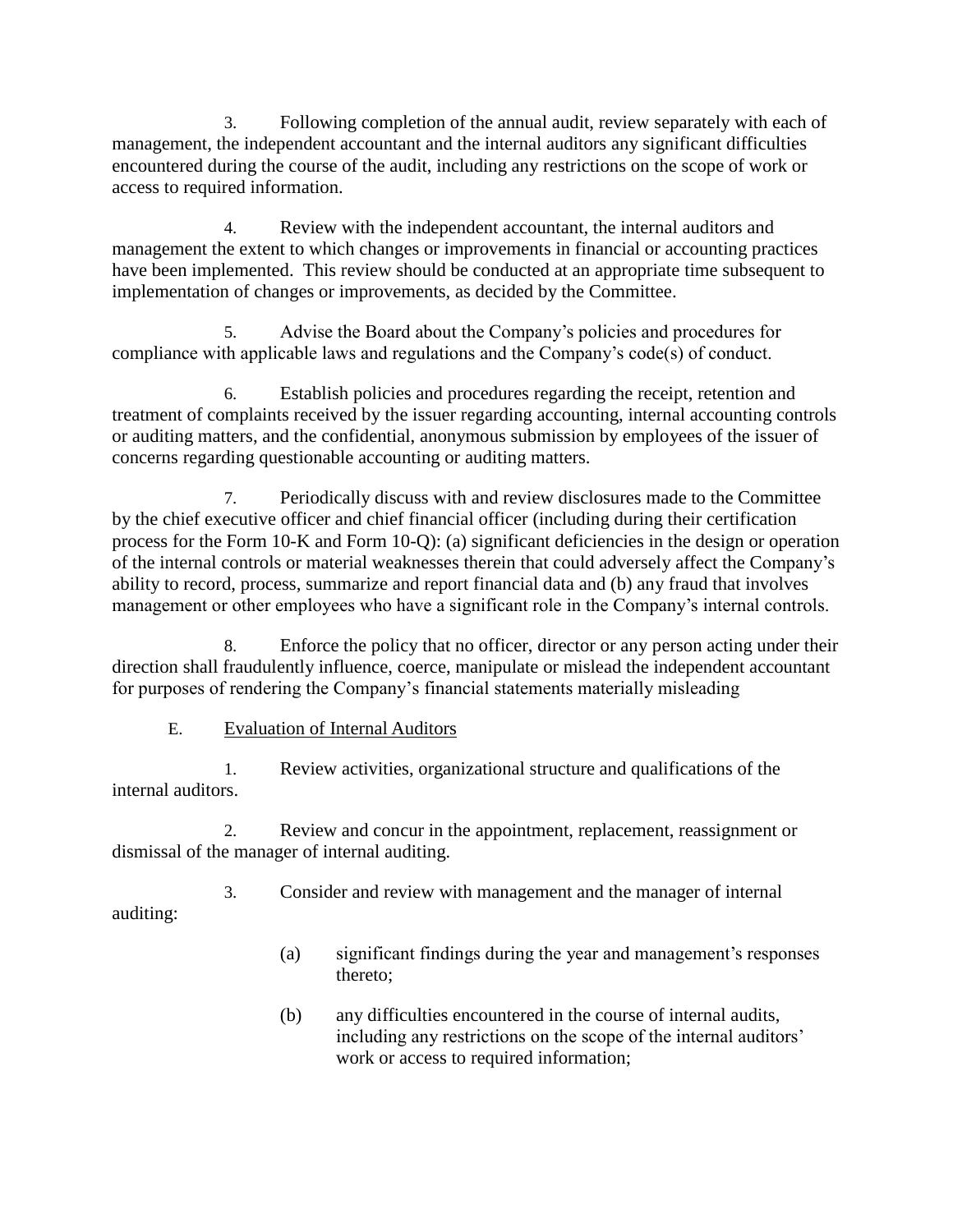- (c) any changes required in the planned scope of the internal auditors' audit plan;
- (d) the internal auditors' budget and staffing; and
- (e) The internal auditors' compliance with The Institute of Internal Auditors' Standards for the Professional Practice of Internal Auditing.
- F. Other

1. Regularly report Committee activities to the Board and make such recommendations to the Board as the Committee deems appropriate.

2. Prepare for the Board an annual performance evaluation of the Committee.

3. Review policies and procedures that the Company has implemented regarding compliance with applicable federal, state and local laws and regulations and with the Company's Code of Professional Conduct and Ethics, monitor the effectiveness of those policies and procedures for compliance with U.S. Federal Sentencing Guidelines, as amended, and institute any changes or revisions to such policies and procedures as may be deemed warranted or necessary.

While the Committee has the responsibilities and powers set forth in this Charter, it is not the duty of the Committee to plan or conduct audits or to determine that the Company's financial statements are complete and accurate and are in accordance with generally accepted accounting principles. This is the responsibility of management and the independent accountant.

## **V. ANNUAL EVALUATION PROCEDURES**

The Committee shall annually assess its performance to confirm that it is meeting its responsibilities under this Charter. In this review, the Committee shall consider, among other things, (a) the appropriateness of the scope and content of this Charter, (b) the appropriateness of matters presented for information and approval, (c) the sufficiency of time for consideration of agenda items, (d) frequency and length of meetings and (e) the quality of written materials and presentations. The Committee may recommend to the Board such changes to this Charter as the Committee deems appropriate.

## **VI. INVESTIGATIONS AND STUDIES**

The Committee shall have the authority to retain special legal, accounting or other consultants (without seeking Board approval) to advise the Committee. The Committee may conduct or authorize investigations into or studies of matters within the Committee's scope of responsibilities as described herein, and may retain, at the expense of the Company, independent counsel or other advisors or consultants necessary to assist the Committee in any such investigations or studies. The Committee shall have sole authority to negotiate and approve the fees and retention terms of such independent counsel or other consultants. The Company shall provide appropriate funding, as determined by the Committee, for the payment of (i)